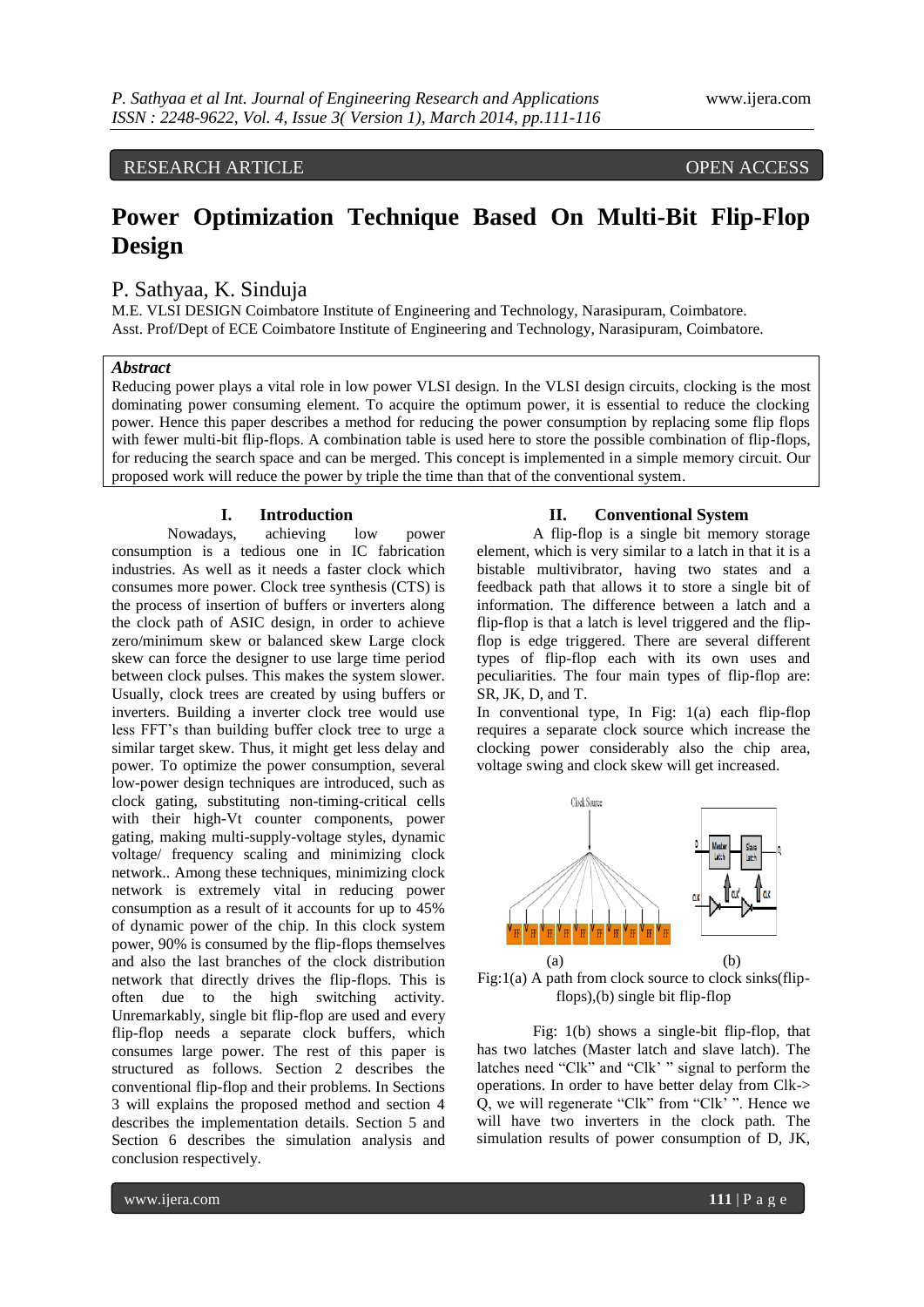| RS, and T flip-flops are shown in Fig:2 the power is |  |  |
|------------------------------------------------------|--|--|
| analysed by Xilinx ISE Design suite 12.3.            |  |  |

| Name                                                     | Power (W) | Frequency (MHz) |
|----------------------------------------------------------|-----------|-----------------|
| - Clocks                                                 |           |                 |
| - ck_BUFGP/IBUFG                                         | 0.00076   | 50.0            |
| Total                                                    | 0.00076   |                 |
| Xilinx XPower Analyzer - jkff.ncd - [Table View]         |           |                 |
| Name                                                     | Power (W) | Frequency (MHz) |
| - Clocks                                                 |           |                 |
| (+ ck_BUFGP/IBUFG                                        | 0.00075   | 50.0            |
|                                                          |           |                 |
| Tory                                                     | 0.00075   |                 |
| Xilinx XPower Analyzer - rsff.ncd - [Table View]<br>Name | Power (W) | Frequency (MHz) |
|                                                          |           |                 |
| - Clocks<br>F ck_BUFGP/IBUFG                             | 0.00080   | 50.0            |
| Total                                                    | 0.00080   |                 |
| M.J. Xilinx XPower Analyzer - tff.ncd - [Table View]     |           |                 |
| Name                                                     | Power (W) | Frequency (MHz) |
| - Clocks                                                 |           |                 |
| + ck_BUFGP/IBUFG                                         | 0.00076   | 50.0            |

Fig: 2 Simulation results of Power consumption of D, JK, RS, & T flip-flop

#### **III. Proposed System**

The aim of the present work is therefore to propose the Multi-bit flip-flops which merge the single bit flip-flop that share the clock buffer. As CMOS technology progresses, the driving capability of an inverter-based clock buffer increases significantly. The driving capability of a clock buffer can be evaluated by the number of minimum-sized inverters that it can drive on a given rising or falling time. Due to manufacturing ground rules inverters in flip-flops tend to be oversized. As we get into smaller geometries like 65nm and beyond, the minimum size of clock driver can drive more than single flip-flop.

MBFFs may offers some of the advantages is as follows:

- 1) design area is being small;
- 2) needs less power and delay;
- 3) controllable clock skew;
- 4) routing resource utilization is improved;

According to section 2, among those flipflops, D flip-flop is chosen for this project because of its simplicity and low power consumption.Fig:3 shows the merging of 2 single bit flip-flops.



Fig: 3 Merging of flip-flops (a) 2 single bit flipflop(before merging) (b)2 bit flip-flop(after merging)

In this section, the multi-bit flip-flop concept is introduced. Before that, we will review single-bit flip-flop Fig: 3 shows an example of merging two 1-bit flip-flops into one 2-bit flip-flop. If we replace the two 1-bit flip-flops as shown in Fig. 3(a) by the 2-bit flip-flop as shown in Fig. 3(b), the total power consumption can be reduced because the two 1-bit flip-flops can share the same clock buffer. Merging single-bit flip-flops into one multi-bit flipflop can avoid duplicate inverters, and lower the total clock dynamic power consumption. The total area contributing to flip-flops can be reduced as well.

Fig: 4 shows the flow graph of our proposed work. Our proposed work is roughly divided into three stages. Identifying merge able flip-flops; Build a combination table; and Merge flip-flops. In first stage, we have to identify the flip-flops which are supposed to be combined. In second stage, a combination table can be formed, which defines all possible combinations of flip-flops in order to get a new multi-bit provided by library. In third stage, the flip-flops can be merged with the help of the table.



Fig: 4 Flow graph of the proposed system.

#### **3.1 Identifying Merge able Flip-Flops**

Multi-bit flip-flop cells are capable of decreasing the power consumption because they have shared inverter inside the flip-flop. Meanwhile, they can minimize clock skew at the same time.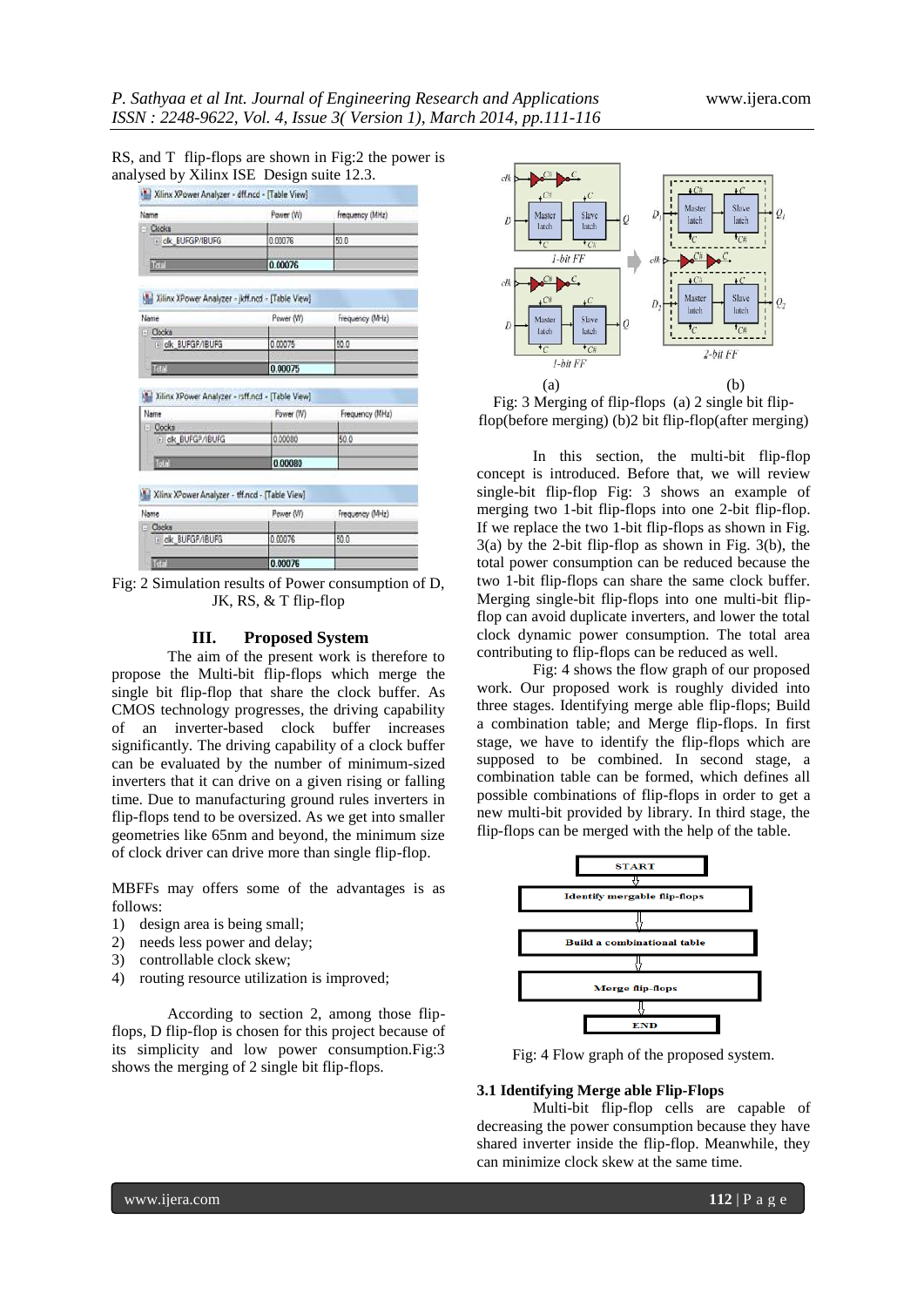To obtain these benefits, the ASIC design must meet the following requirements. The single-bit flip-flops, thus we want to replace with multi-bit flipflops must have same clock condition and same set/reset condition.

#### **3.2 Build a combination table**

If we wish to interchange many flip-flops by a new flip-flop, we have to make sure that the new flip-flop is provided by the library L, when the possible regions of those flip-flops overlap. Fig: 5 shows the instance of combination table.

In this paper, we'll build a combination table, that records all attainable combinations of flipflops to get feasible flip-flops before replacements. Thus, we are able to do bit by bit replacement of flipflops consistent with the order of the combinations of flip-flops in this table. Since just one combination of flip-flops has to be thought of in every time, the search time are often reduced greatly. In this segment, building a combination table is illustrated.

A binary tree is employed to represent one combination for simplicity. Every node within the tree denotes one sort of a flip-flop in L. The types of flip-flops denoted by leaves can represent the sort of the flip-flop within the root. For every node, the bit width of the corresponding flip-flop equals to the bit width summation of flip-flops denoted by its left and right child.

Let ni denote one combination in T. In the beginning, we tend to initialize a combination ni for every kind of flip-flops in L. Then, so as to represent all combinations by employing a binary tree, pseudo types could value-added, which denotes the flip-flops that are not provided by the library. As an example, assume that a library solely supports 2 varieties of flip-flops whose bit widths are one and four, respectively. So as to use a binary tree to denote a combination whose bit width is four, there should exist flip-flops whose bit widths are 2 and 3. Thus, we've to form 2 pseudo styles of flip-flops with 2 and 3-bit, if L doesn't offer these flip-flops.





Fig: 5 Example of building the combination table. (a)The library and combination table (b) Insertion of pseudo type (c) combine two n1s and form n2. (d) Combining n1 and n3, n5 is formed . (e)Combining n1 and n4, n6 is obtained (f) Final combination table.

Let bmax and bmin denote the maximum and minimum bit width of flip-flops and inserts all flip-flops whose bit widths are larger than bmin and smaller than bmax. For each types of combinations in T, attempt to combine them for making a new combination. If the new combination of the flip-flop is possible, then we might add it to the table T. Now, for every combination in T, a binary tree would designed with 0-level, and therefore the root of the binary tree denotes the combination. Next, attempt to build new legal combinations consistent with the current combinations. By combining 2 single-bit flipflops within the initial combination, a new combination n3 with 2-bit flip-flop will be obtained. Similarly, we are able to get a new combination n4  $(n5)$  by combining n1 and n3 (two n3's). Finally, n6 is obtained by combining n1 and n4.

All attainable combinations of flip-flops are shown in Fig. 9(e). Among these combinations, n5 and n6 are duplicated since they each represent an equivalent condition, that replaces four 1-bit flipflops by a 4-bit flip-flop. To speed up the program, n6 is deleted from T instead of n5 as a result of its height is larger. After this procedure, n4 becomes an unused combination since the foundation of binary tree of n4 corresponds to the pseudo type, type3, in L and its solely enclosed in n6. When deleting n6, n4 is additionally got to be deleted.

In order to specify all attainable combinations within the combination table, all the flip-flops whose bit widths vary between bmax and bmin and don't exist in L ought to be inserted into L within the above procedure. However, this is often time overwhelming. To enhance the period, just some sorts of flip-flops ought to be inserted.

#### **3.3 Merging of Flip-Flops**

A combination table is built in section 3. Now, we use the combination table to combine flipflops will be explained in this subsection.

www.ijera.com **113** | P a g e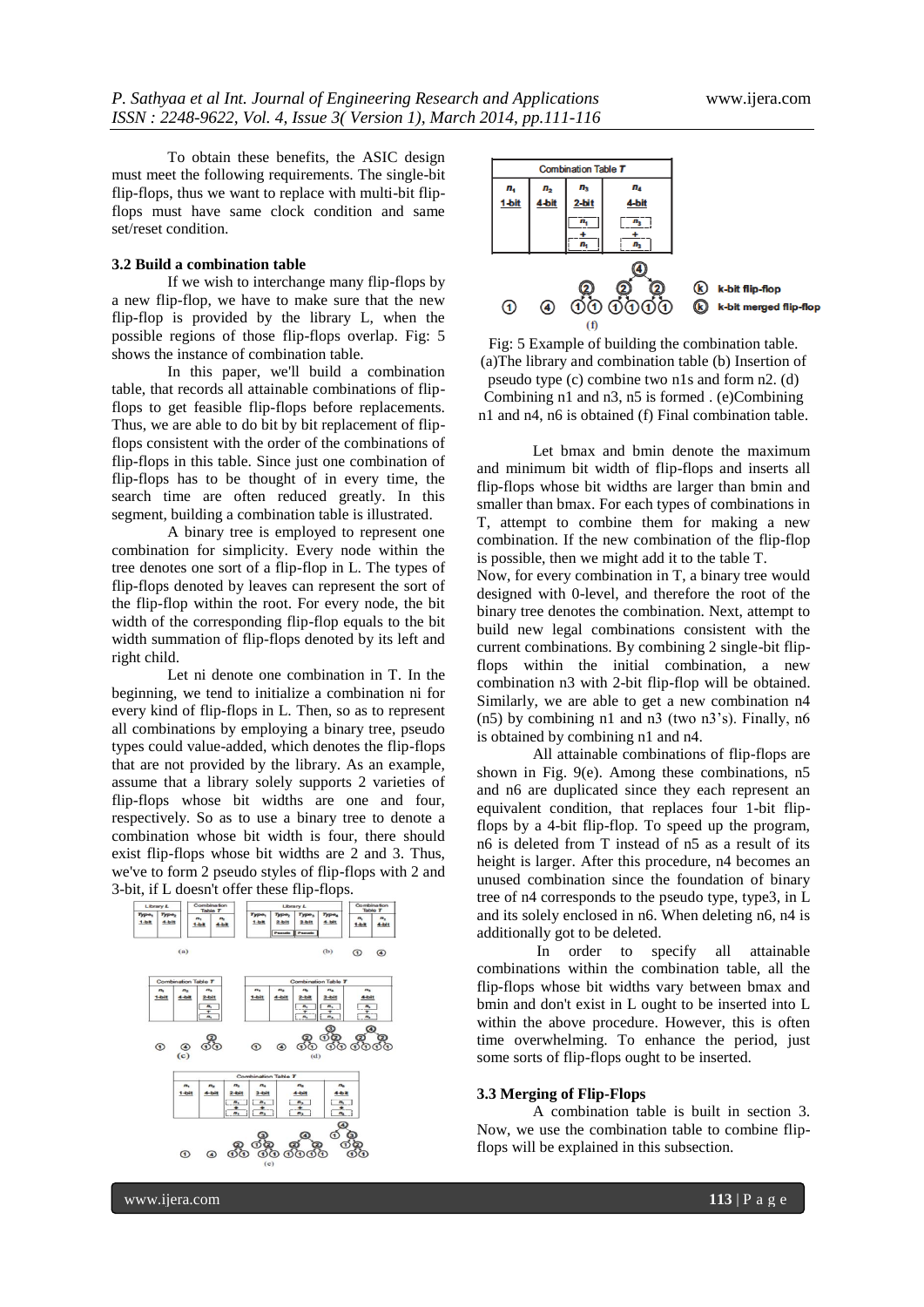We may have so many combinations to form a single multi-bit flip-flop. For example, consider that we have to build a 4-bit flip-flop, we may have 3 combinations are there to setup that, i.e. by merging four 1-bit flip-flops else by merging two 2-bit flipflops or else it can be formed by merging one 3-bit and one 1-bit flip-flop.

Among those combinations, we've got to choose the one, that offers low cost. In Fig. 7(a), f1 and f2 are chosen owing to its low cost. Hence, add a replacement node f3 within the list below n4, so delete f1 and f2 from their original list. Similarly, f4 and f5 are combined to get a new flip-flop f6, and therefore the result's shown in Fig.7(c). Finally flipflops within the combinations of 1-level trees (n4 and n5) are obtained as shown in Fig.7(d), begin to create the flip-flops within the combinations of 2 level trees (n6, and n7). In Fig. 7(e), there exist some flip-flops within the lists below n2 and n4, and that we can merge them to get flip-flops in n6 and n7, respectively. Suppose there's no overlap region between the few flip flops in n2 and n4. It fails to make a 4-bit flip-flop in n6. Since the 2-bit flip-flops f3 and f6 are mergeable, combine them to get a 4-bit flip-flop f10 in n7.



Fig: 7 Example for merging of flip-flops. (a) Flipflops before merging (b) f1 and f2 are replaced by f3 (c) f4 and f5 are replaced by f6 (d) f7 and f8 are replaced by f9 (e) f3 and f6 are replaced f10 (f) flipflops after merging.

#### **IV. Implementation Details**

We implemented this concept in a simple memory circuit and the power consumption is analysed.



Fig: 8 A simple memory circuit

The above diagram is an example of simple memory circuit with ALU and MUX. Here three single bit flip-flops are used, which requires three separate clock drivers. In our proposed work the multi-bit flip-flop concept is implemented in these flip-flops, which requires single clock driver to drive them and the corresponding power consumption is measured.

#### **V. Result Analysis**

We implemented the concept in Verilog language and are executed by Xilinx ISE Design suit 12.3 with Modelsim simulator. The below results shows that the power difference two single bit flipflops which uses separate clock buffer with the frequency of 50MHZ, consumes 0.00152W power and in proposed system double bit flip-flop,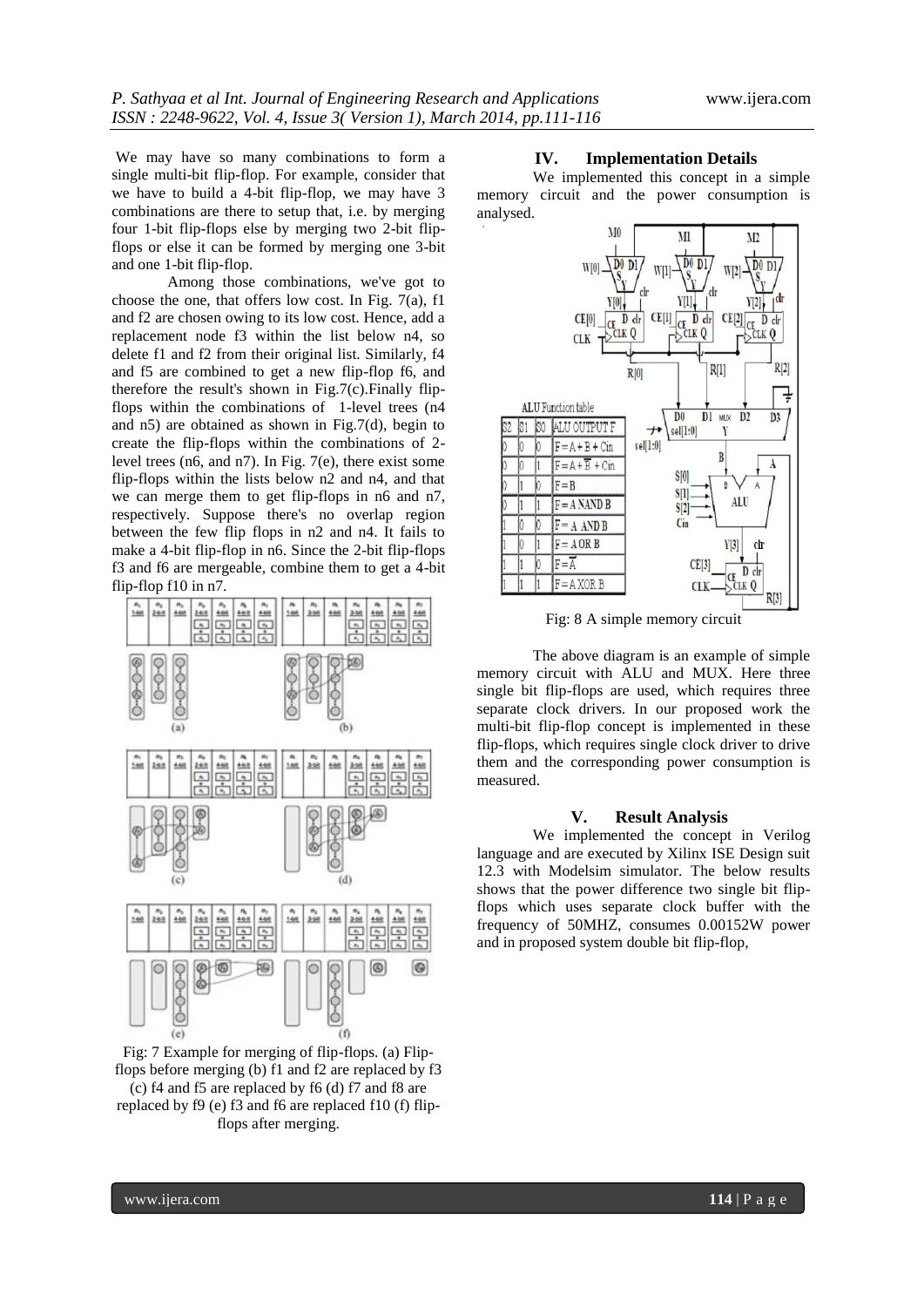### *P. Sathyaa et al Int. Journal of Engineering Research and Applications* www.ijera.com *ISSN : 2248-9622, Vol. 4, Issue 3( Version 1), March 2014, pp.111-116*

| Name                                                                    | Power (W) | Frequency (MHz)         |
|-------------------------------------------------------------------------|-----------|-------------------------|
| <b>Clocks</b>                                                           |           |                         |
| + CLK1 BUFGP/IBUFG                                                      | 0.00076   | 50.0                    |
| + CLK2_BUFGP/IBUFG                                                      | 0.00076   | 50.0                    |
| Total                                                                   | 0.00152   |                         |
|                                                                         |           |                         |
|                                                                         |           |                         |
| Name                                                                    | Power (W) |                         |
| - Clocks                                                                |           |                         |
| Xilinx XPower Analyzer - d_dff.ncd - [Table View]<br>+ CLK1_BUFGP/IBUFG | 0.00082   | Frequency (MHz)<br>50.0 |

Fig: 9 Comparison of power consumption between conventional and proposed system using single clock buffer for both the flip-flops with the frequency of 50MHZ, consumes 0.00082W power which is more efficient than the conventional system.

Fig: 10 shows the simulated output for merging of flip-flops i.e. for Fig: 7. Here single clock is used for 7 combinations of flip-flops i.e. from n1 to n7.

Fig.11 and Fig.12 shows the simulated output and power consumption of the simple memory circuit with separate clock.

Fig.13 shows the reduced power consumption of the same circuit but driven by single clock driver.



Fig.10 Simulated output for merging of flip-flops



Fig.11 Simulated output for simple memory circuit

| Xilinx XPower Analyzer - main.ncd - [Table View] |           |  |  |  |
|--------------------------------------------------|-----------|--|--|--|
| Name                                             | Power (W) |  |  |  |
| ⊟⊹Clocks                                         |           |  |  |  |
| F-ck1 BUFGP/IBUFG                                | 0.00082   |  |  |  |
| + clk2 BUFGP/IBUFG                               | 0.00076   |  |  |  |
| E clk3_BUFGP/IBUFG                               | 0.00076   |  |  |  |
|                                                  |           |  |  |  |
| Total                                            | 0.00233   |  |  |  |

Fig.12 Power consumption of the memory circuit before applying the multi-bit flip-flop concept

| Xilinx XPower Analyzer - main.ncd - [Table View] |           |  |  |  |
|--------------------------------------------------|-----------|--|--|--|
| Name                                             | Power (W) |  |  |  |
| <b>⊟</b> Clocks                                  |           |  |  |  |
| F ck_BUFGP/IBUFG                                 | 0.00076   |  |  |  |
|                                                  |           |  |  |  |
| <b>III</b> Total                                 | 0.00076   |  |  |  |

Fig.13 Power consumption of the memory circuit after applying the multi-bit flip-flop concept.

The comparison is made between the power consumption of the memory before merging and after merging. After applying our algorithm, the power is reduced by 67.38% than that of the conventional system.

#### **VI. Conclusion**

In this project, the concept of Multi-bit flipflops is introduced for the replacement of single-bit flip-flop for power reduction in a simple memory circuit design. The procedure of flip-flop replacements is depending on the combination table. Process of identifying the merge able flip-flops and